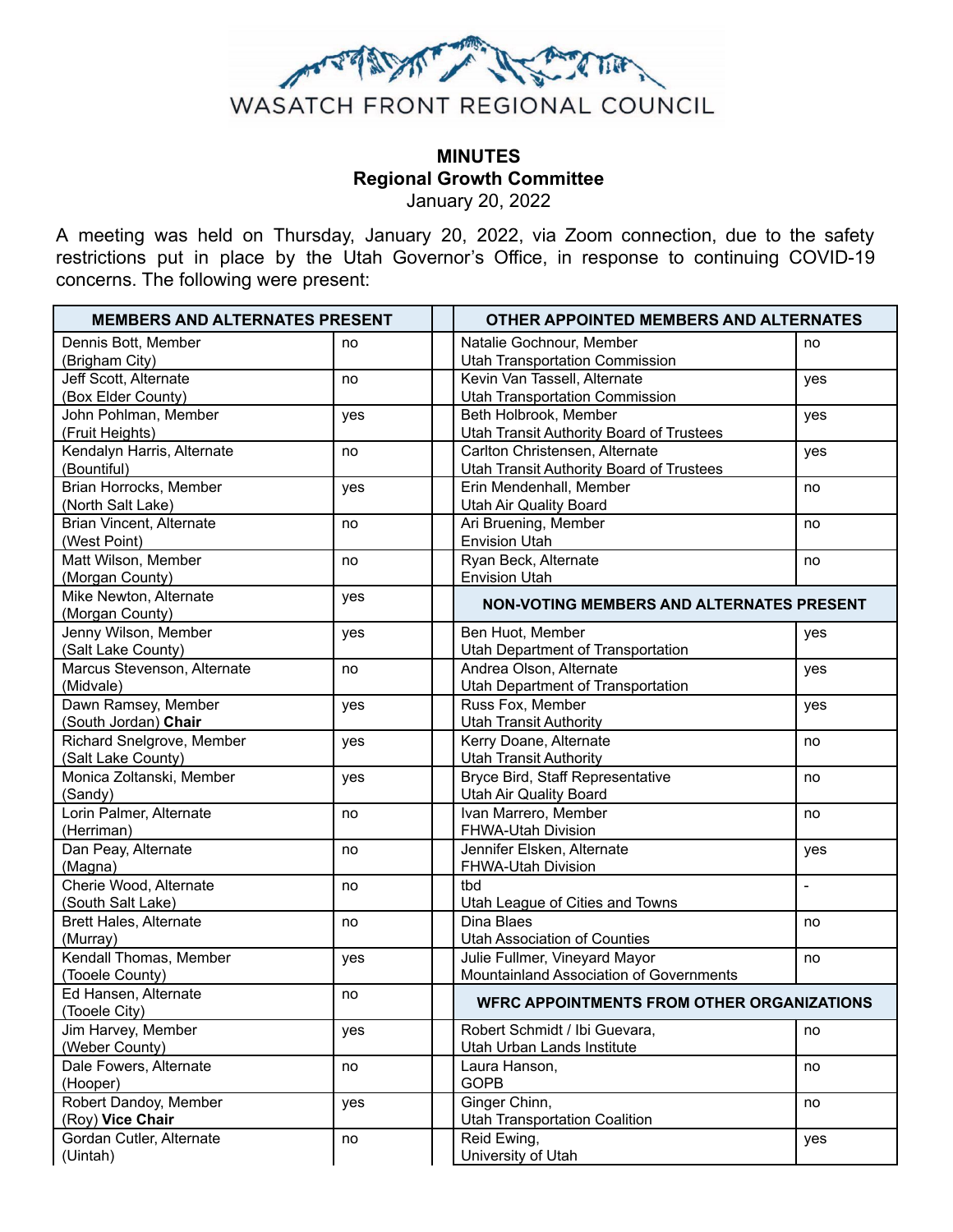| <b>OTHER ATTENDEES PRESENT, including WFRC Staff:</b> |  |                                                           |
|-------------------------------------------------------|--|-----------------------------------------------------------|
| Kelly Lund, FHWA                                      |  | WFRC Staff:                                               |
| Steve Sheilds, Herriman                               |  | Jory Johner, Ted Knowlton, Andrea Pearson, Andrew Gruber, |
| Jake Young Salt Lake Co                               |  | Rosie Hernandez, Bert Granbert, Miranda Jones Cox,        |
| Mary De Loretto, UTA                                  |  | Megan Townsend, Mikala Jordan, Mike Sobczak, Nikki Navio, |
| Kim Bell, Sandy City                                  |  | Bill Hereth, Hugh Van Wagenen, Christy Dahlbert,          |
| Wilf Summerkorn                                       |  | Julie Bjornstad, Lauren Victor, Matthew Silski            |

# 1. **Introductions and Consent Agenda [00:00:05]**

Mayor Dawn Ramsey, RGC Chair, called the meeting to order at 9:31am. Introductions were made via roll call. **ACTION [00:03:52]** Mayor Ramsey entertained a motion to accept the minutes from October 21, 2021. A motion was made by Councilmember Kendall Thomas, and seconded by Commissioner Jim Harvey that the minutes be approved. Motion passed unanimously. **[00:26:34]** Mayor Ramsey welcomed the new and returning members of the Regional Growth Committee.

#### 2. **Public Comment [00:04:50]**

Mayor Ramsey opened the meeting for public comments. There were none.

# 3. **Utah Legislative Session overview [00:05:15]**

WFRC Executive Director Andrew Gruber, and Government Affairs Manager Miranda Jones Cox provided an overview of the Legislative Session, which began Tuesday, January 18 and runs through Thursday, March 3. WFRC members can keep themselves apprised of notable legislation by subscribing to WFRC's [Government Affairs](https://wfrc.org/public-involvement/governmental-affairs-2/) emails which are frequently distributed during the session. Members may also reference WFRC's [bill tracker,](https://wfrc.org/billtracker/) found on WFRC's website, and/or provide input on these pieces of legislation by attending our weekly policy meetings on Thursday mornings at 8am at the Utah State Capitol building.

# 4. **2023-2050 Regional Transportation Plan (RTP) Update [00:27.16]**

WFRC Senior Transportation Planner Julie Bjornstad and Active Transportation Planner Hugh Van Wagenen provided an update on development of the Regional Transportation Plan (RTP), the transportation element of the [Wasatch Choice Vision](https://wfrc.org/wasatch-choice-regional-vision-wcrv/), by leading a discussion focused on two agenda items:

a. **Phasing criteria (prioritization of projects)**: How and what criteria should be used in prioritizing roadway, transit, and active transportation projects within the 2023-2050 Regional Transportation Plan?

b. **Considering the local context for regional projects**: How should the local and adjacent context affect the design and function of regional transportation facilities?

WFRC Deputy Director Ted Knowlton stated that these conversations about phasing and context-based design will continue at future RGC meetings and meetings of the RGC Technical Advisory Committee, which is composed mainly of staff planners from local governments in the Region. City planners are encouraged to attend the TACs throughout the year, as WFRC relies heavily on their input at the meetings.

# **5. ACTION: Regional Transportation Plan (RTP) Amendment Process Update [001:04:14]**

WFRC Long Range Planning Director Jory Johner outlined proposed, recommended, modest technical modifications to the Regional Transportation Plan (RTP) amendment process. Changes to be considered represent a refinement to broader structural changes proposed, based on additional feedback from transportation partners.